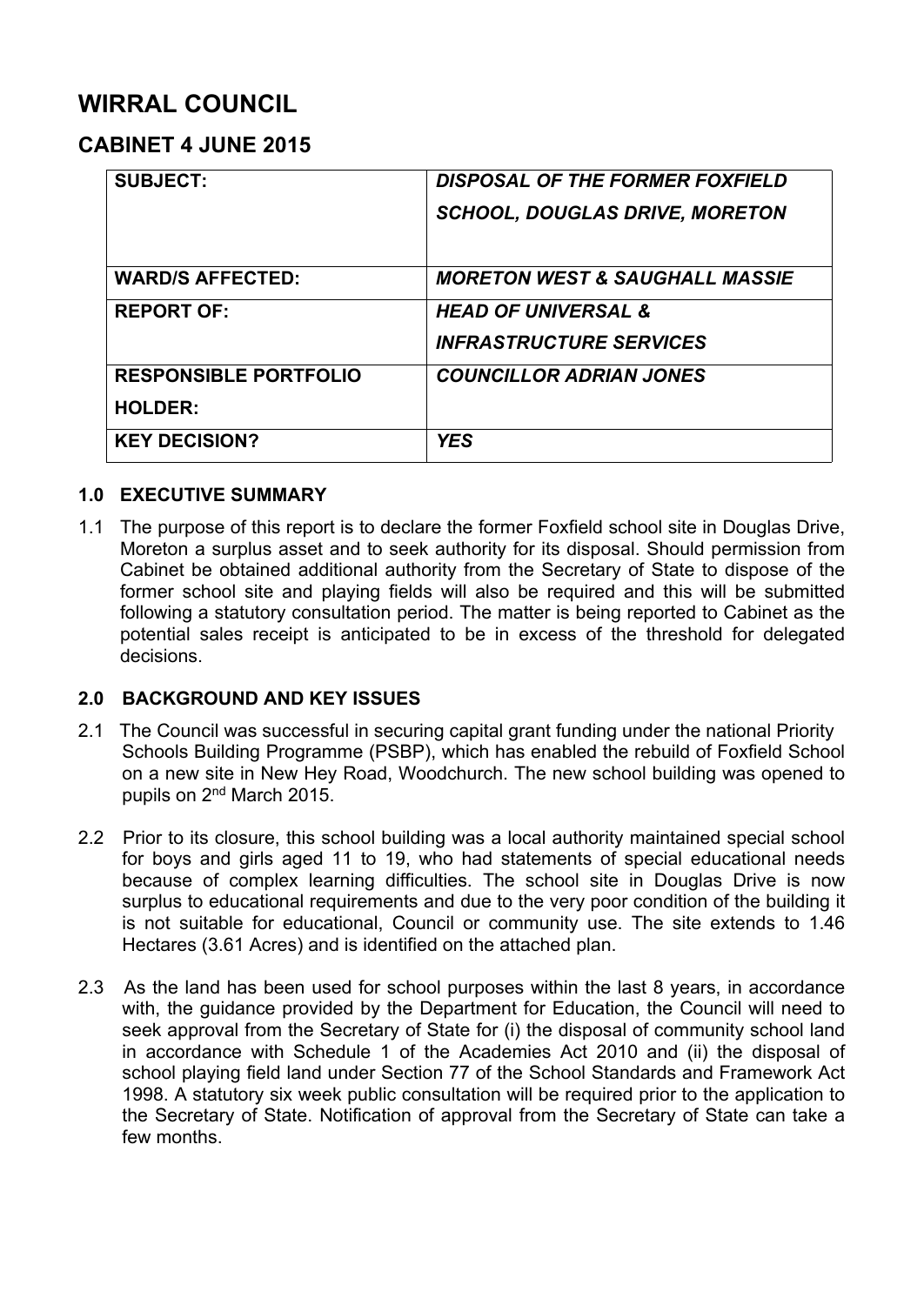2.4 Should the disposal be approved by the Secretary of State, it is proposed that a marketing exercise for the site be undertaken on the Council's behalf by its appointed property consultants, and the site be sold on the best terms reasonably achievable. The Secretary of State requires that Capital receipts following the disposal of playing fields should be re-invested in sports facilities and facilities at other schools.

#### **3.0 RELEVANT RISKS**

- 3.1 There is a risk that the Secretary of State will not grant permission to dispose the former school land and playing fields and further discussions with the Department for Education would be required.
- 3.2 There is a risk that the property will not sell, in which case the Council will continue to be responsible for its maintenance until a purchaser was found or an alternative use identified.
- 3.3 Vandalism of the site is likely following the relocation of the school, reports from Wirral Community Patrol have already confirmed this. Additional security on site is very costly, it is therefore proposed to demolish the building immediately which could be prior to Secretary of State approval.

# **4.0 OTHER OPTIONS CONSIDERED**

4.1 As the property is not required by the Council and the condition of the building is prohibitive for alternative use, a sales marketing exercise by the Council's appointed property consultants is considered to be the most appropriate method of disposal. Consequently no other options have been considered.

#### **5.0 CONSULTATION**

- 5.1 Secretary of State approval is required which requires a six week consultation period.
- 5.2 The appointed property consultants will undertake a promotional exercise to advertise the availability of the property/land.

# **6.0 IMPLICATIONS FOR VOLUNTARY, COMMUNITY AND FAITH GROUPS**

6.1 The site is not considered to be suitable for transfer or disposal to voluntary, community or faith groups, although such groups would be able to submit an offer.

# **7.0 RESOURCE IMPLICATIONS: FINANCIAL; IT; STAFFING; AND ASSETS**

- 7.1 The Council will demolish the existing building prior to marketing for sale and funding for the demolition is within the Council Capital Programme.
- 7.2 The potential sales receipt is anticipated to be in excess of the threshold for Delegated Authority limits. It is anticipated that the site will be re-developed with residential units. The number of units will be determined in accordance with Planning Policy. Once a development scheme is completed, the Council will benefit from additional Council Tax income.
- 7.3 An additional £1m has been invested in the new Foxfield School in order to replicate the school's previous hydrotherapy and swimming facilities which were not able to be funded through the Priority School Building project. Additional classrooms were also included in the scheme to provide future capacity in the school if required. This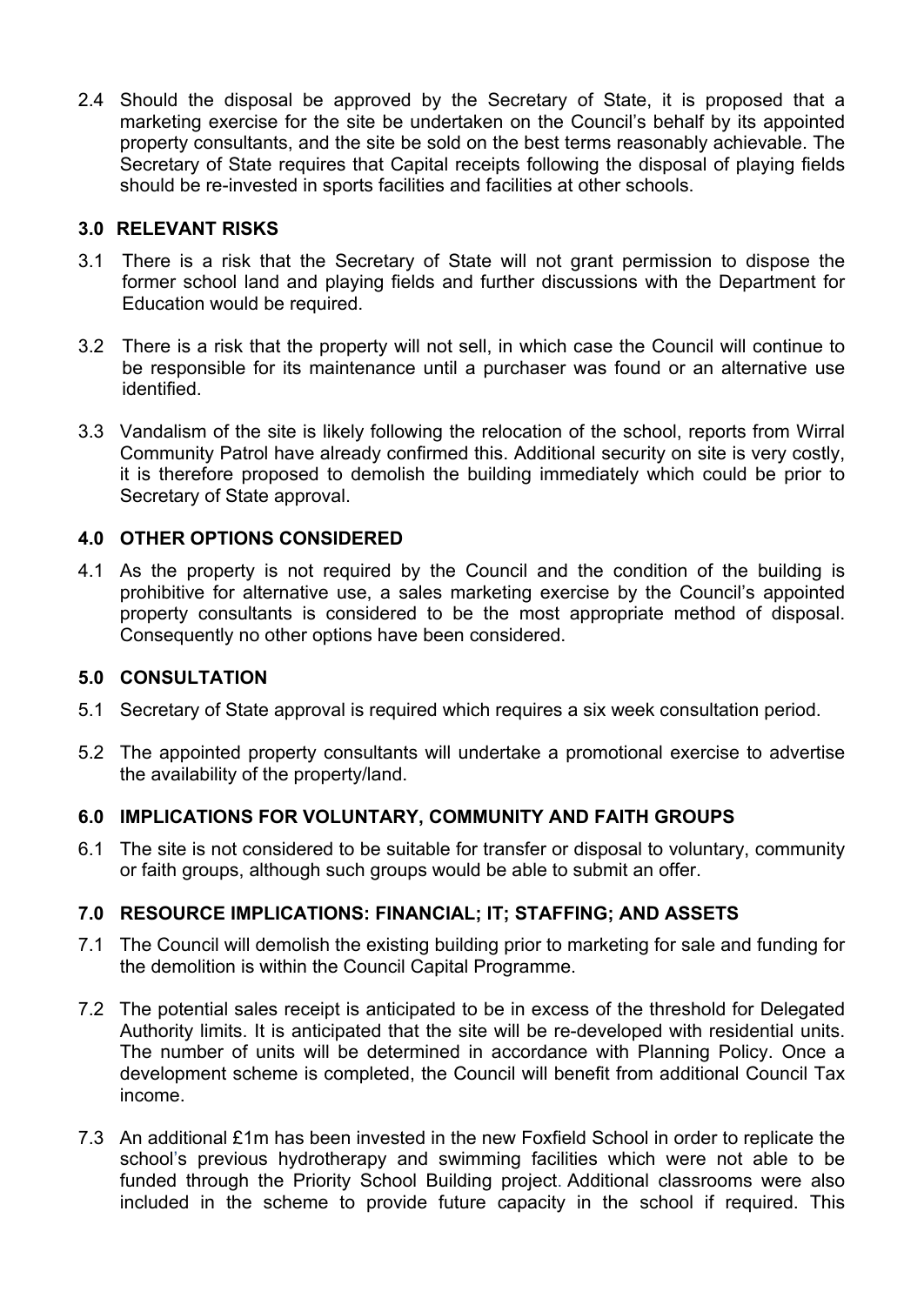additional contribution was funded by the schools Capital allocation via the Department for Education (£500,000) and Council Capital Programme (£500,000). An additional amount of £120,000 for demolition costs is also funded from the Council Capital programme. The Secretary of State will require that any capital receipt received for the sale of the former school site will be reinvested in either sports facilities or specific school capital projects in the Borough.

#### **8.0 LEGAL IMPLICATIONS**

- 8.1 The disposal will require the preparation of appropriate legal documentation related to the disposal.
- 8.2 A full marketing exercise by the Council's appointed property consultants is considered to be the best way of demonstrating that the best price reasonably obtainable has been achieved, which satisfies s123 of the Local Government Act 1972.
- 8.3 Consent from the Secretary of State via form SATPF1 will be required before the playing fields can be sold and form SCH1F for the disposal of the school site.
- 8.4 It is necessary that the site of the former Foxfield School be formally appropriated for planning purposes and the required notices under section 122 of the Local Government Act 1972 be served.

#### **9.0 EQUALITIES IMPLICATIONS**

9.1 Has the potential impact of your proposal(s) been reviewed with regard to equality?

No because there is no relevance to equality.

#### **10.0 CARBON REDUCTION IMPLICATIONS**

10.1 The sale will result in a reduction of the Council's carbon emissions.

# **11.0 PLANNING AND COMMUNITY SAFETY IMPLICATIONS**

- 11.1 Planning permission for the redevelopment of the site will be required.
- 11.2 The land containing the main school buildings is designated as part of the Primarily Residential Area on the Unitary Development Plan (UDP) Proposals Map. Housing development in this part of the site would be acceptable in principle subject to UDP Policy HS4 and Policies WM8 & WM9 in the Waste Local Plan. Development Management Policies in the emerging Core Strategy Local Plan will also be a material consideration.
- 11.3 The remainder of the site is identified a School Playing Field on the UDP Proposals Map and paragraph 74 of the National Planning Policy Framework (NPPF) would be relevant in the assessment of any future development on this part of the site. NPPF paragraph 74 states that existing open space, including playing fields, should not be built on unless an assessment has been undertaken which has clearly shown the open space or land to be surplus to requirements or the loss resulting from proposed development would be replaced by equivalent or better provision in terms of quantity and quality in a suitable location.